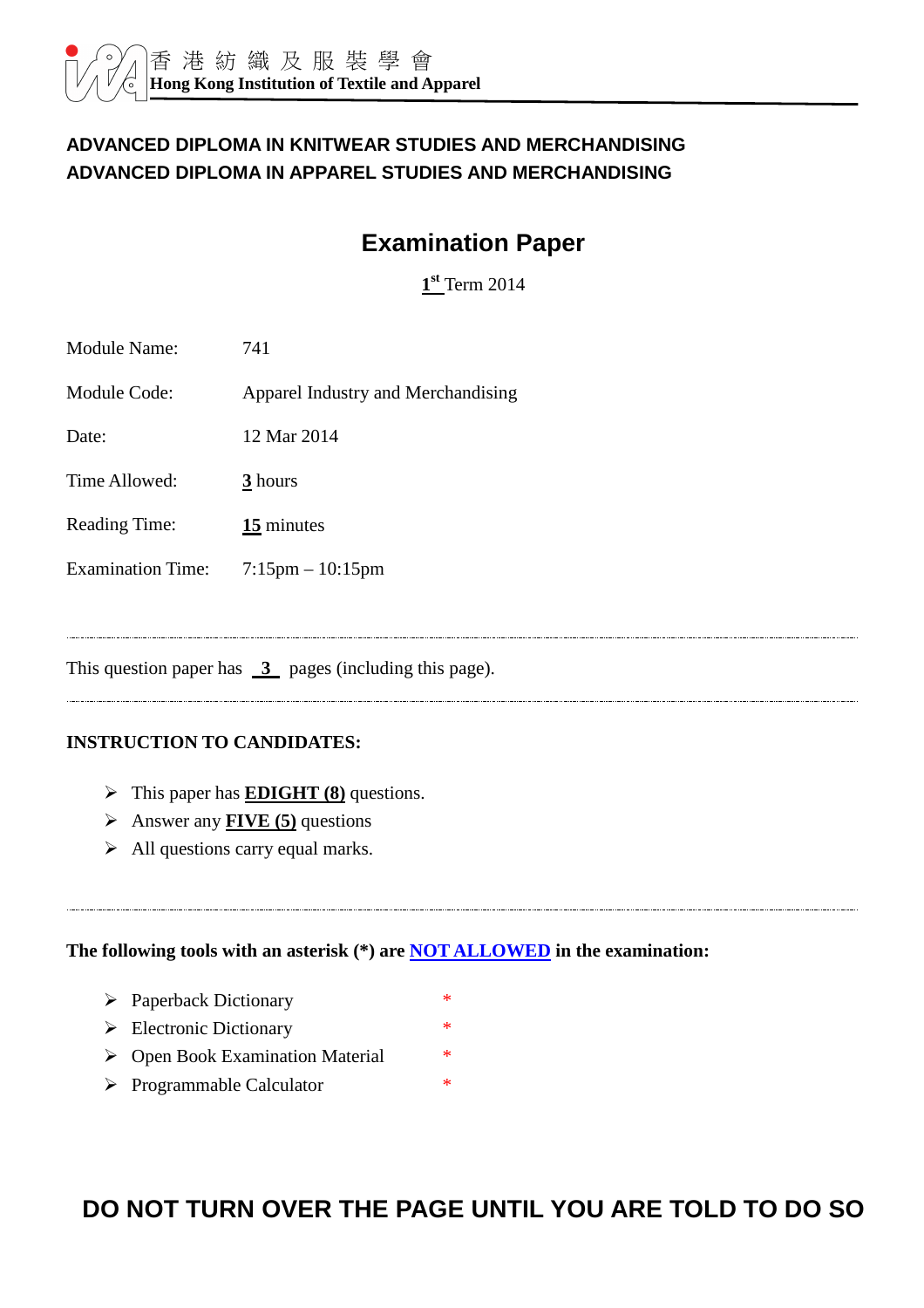

### **Question 1**

The role of marketing manager is to coordinate a successful marketing strategy through the implementation of the marketing process activities. Please identify the key marketing process activities and use example(s) to illustrate. **(100%)**

# **Question 2**

- **(a)** Spell out the dealing terms of FOB and LDP, and give their definitions. **(20%)**
- **(b)** Now you have received an enquiry of quotation of a men's 100% cotton woven shirt with garment wash made in China to USA in terms of FOB and LDP. Please provide your costing to your clients by below conditions. (all prices quoted in US\$) **(80%)**

Fabric cost: 100% cotton woven fabric is \$1.85/yd Fabric consumption before washing : 2.1yd/pc Shrinkage of fabric: 3% at both weft and warp Trims cost: \$0.5/pc Total wastage (including cutting and sewing) of fabric: 5% Wastage of trims: 3% Direct time of labour : 20mins Wage rate of direct labour: \$3/hr Washing cost: US\$3/dz Overheads: \$0.3/pc Entire operation and administrative expenditure of last year was \$1,500,000 and 5,000,000pcs were produced Sea freight from China to US: \$0.2/pc Import duty of a men's cotton woven shirt shipped from China to US: 19.7%

#### **Question 3**

| (a) Before making decision of buying, people will normally do an information search. |          | $(50\%)$ |
|--------------------------------------------------------------------------------------|----------|----------|
| Where are the sources of information?                                                | $(20\%)$ |          |
| And describe what factors would affect the amount of information search.             | $(30\%)$ |          |
| (b) Being a retailer, how would you reduce the information search?                   |          | $(50\%)$ |

#### **Question 4**

| (a) How is a supply chain working in the retailing business? Also explain its objective. | $(60\%)$ |
|------------------------------------------------------------------------------------------|----------|
| <b>(b)</b> Explain the Push/Pull View of Supply Chain Processes with example.            | $(40\%)$ |